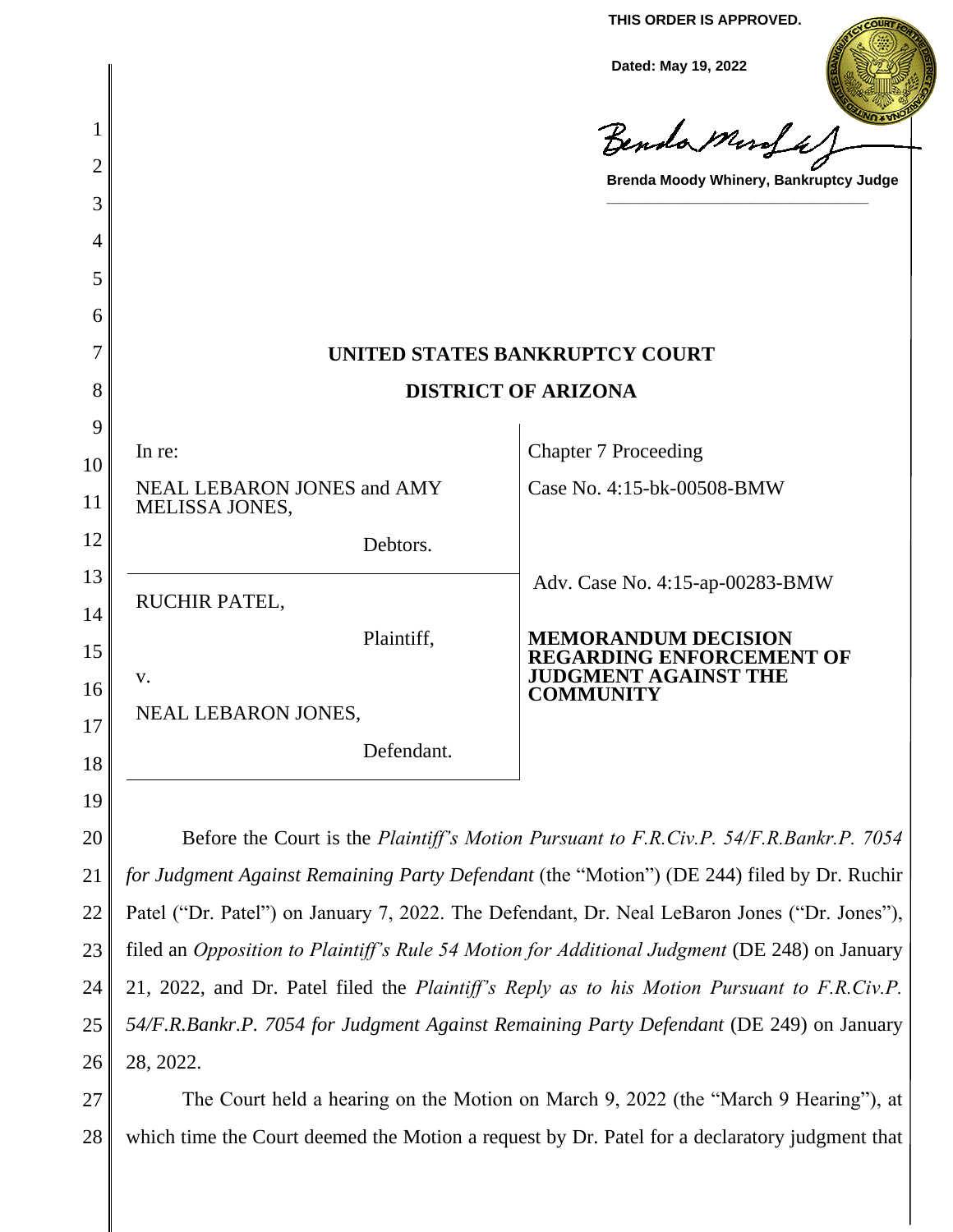1 2 3 the marital community of Dr. Jones and his wife (the "Community") is liable for the nondischargeability *Judgment* (DE 195) entered by this Court against Dr. Jones (the "§ 523 Judgment"). (3/9/2022 Hearing Tr. 6:19-7:3, 8:2-18).

At the March 9 Hearing, the Court ordered additional briefing. The supplemental briefing<sup>1</sup> was completed on April 13, 2022, at which time the Court took this matter under advisement.

Based on the pleadings, arguments of counsel, and entire record before the Court, the Court now issues its ruling.

# **I. Jurisdiction**

9 10 11 12 13 14 15 This Court retains jurisdiction to rule with respect to Dr. Patel's request for a declaratory judgment because there is no stay in effect pending the outcome of the appeal of the § 523 Judgment, and this is an action to enforce the § 523 Judgment, not modify it. *In re Marino*, 234 B.R. 767, 769-70 (B.A.P. 9th Cir. 1999) (recognizing that a pending appeal divests the bankruptcy court of jurisdiction to expand upon or modify an order on appeal, but does not divest the bankruptcy court of jurisdiction to implement or enforce the order on appeal). No party disputes that this Court has jurisdiction to rule upon this matter. (*See* DE 254; DE 256).

16

4

5

6

7

8

# **II. Factual and Procedural Background**

17 18 19 20 21 22 23 The underlying debt represents unpaid wages owed by Dr. Jones and his entity,  $SVO<sup>2</sup>$  to Dr. Patel for services rendered by Dr. Patel under the terms of an associate agreement. In July 2011, at the start of Dr. Patel's employment term, Dr. Jones and his wife, Amy Melissa Jones ("Ms. Jones," and collectively with Dr. Jones, the "Joneses"), moved from Illinois, which is not a community property state, to Arizona, which is a community property state, and is the state in which the Joneses have continued to reside. (*See* DE 171 at 2, ¶ 5; DE 194 at 3; DE 256 at Ex. A).

24

After his employment term ended, Dr. Patel initiated arbitration proceedings in Illinois

25

26 27 <sup>1</sup> Specifically, the *Plaintiff's Additional Briefing Regarding the Liability of the Community Composed of Neal LeBaron Jones and Amy Melissa Jones* (DE 254), the *Defendant's Opposition Brief Re: Community Property Liability and Judgment Interest* (DE 256), and the *Plaintiff's Reply Briefing Regarding the* 

*Liability of the Community Composed of Neal LeBaron Jones and Amy Melissa Jones* (DE 257).

28 <sup>2</sup> Unless otherwise indicated, defined terms have the meanings ascribed to them in the *Memorandum Decision* (DE 194).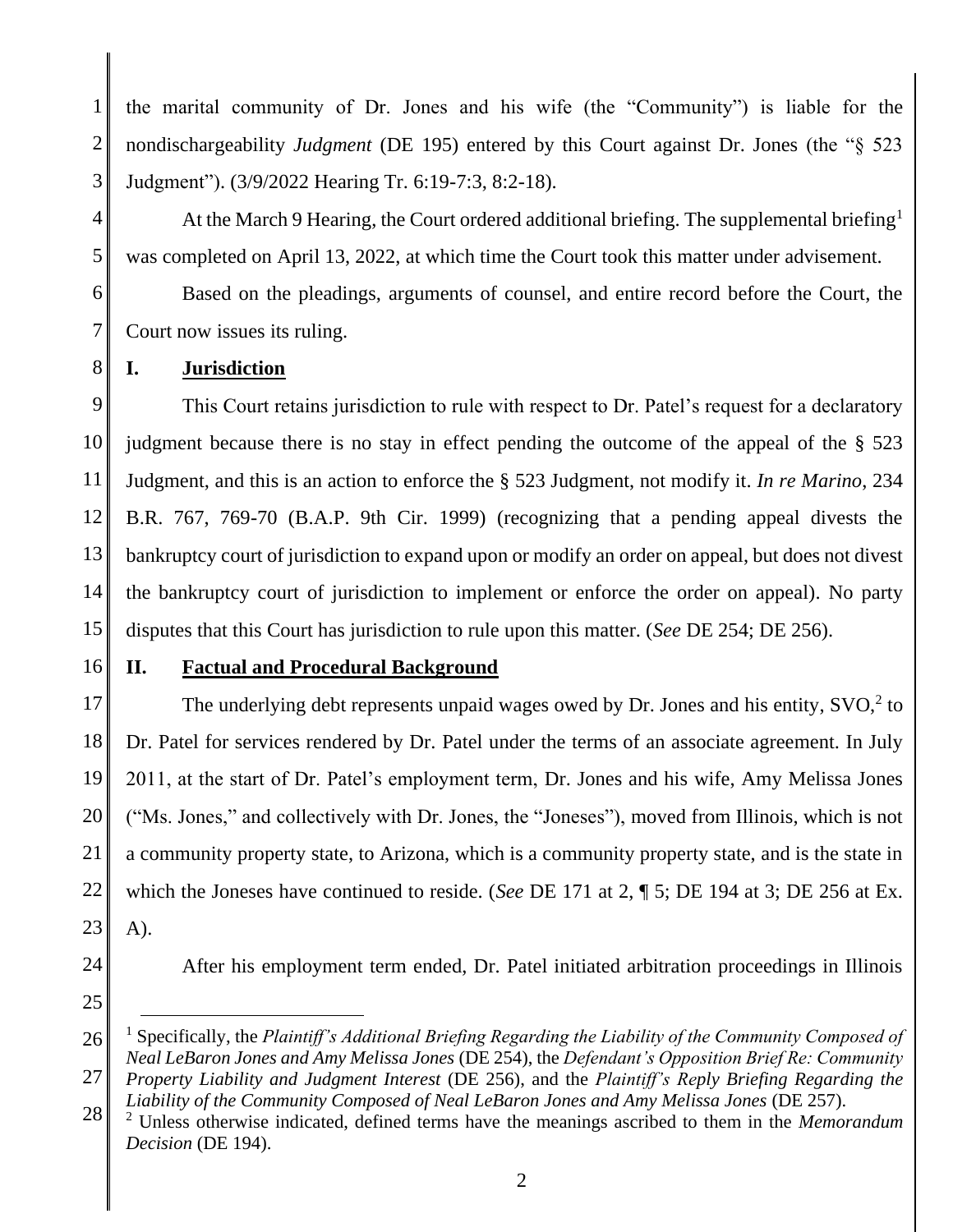1 2 3 4 against Dr. Jones and SVO for unpaid wages. The arbitration proceedings resulted in an Arbitration Award in favor of Dr. Patel and against Dr. Jones and SVO, which Arbitration Award was confirmed by the Circuit Court of Cook County, Illinois in the Illinois Judgment. (DE 194 at 7-8; TE 4; TE 8).<sup>3</sup>

5 6 7 8 Thereafter, the Joneses filed a voluntary petition for relief under Chapter 7 of the Bankruptcy Code. In their Schedule F (the "Schedules"), the Joneses designated the debt owed to Dr. Patel<sup>4</sup> as a non-contingent, liquidated, undisputed community obligation. (Admin. DE 1 at 30). 5

9 10 11 Dr. Patel subsequently commenced this adversary proceeding against Dr. Jones and the Community,<sup>6</sup> seeking a determination that the debt is nondischargeable and is an obligation of the Community. (DE 10).

12 13 14 In his answer (the "Answer"), Dr. Jones admitted that all actions alleged in the Amended Complaint, which is the operative complaint, were undertaken on behalf of the Community, and that the debt is therefore a community obligation. (DE 10 at  $\P$  3; DE 40 at  $\P$  A).

15 16 In April 2021, the Court conducted a trial on the Amended Complaint. The liability of the Community for the debt was not an issue that was raised during trial.

17 18 19 20 On September 1, 2021, the Court issued a *Memorandum Decision* (the "Memorandum Decision") (DE 194) and the § 523 Judgment, in which the Court determined that the debt owing to Dr. Patel, as set forth in the Illinois Judgment, is nondischargeable under § 523(a)(6) of the Bankruptcy Code as to Dr. Jones.

21 22 After the § 523 Judgment was entered, Dr. Patel sought to enforce the § 523 Judgment, which led to this dispute as to the liability of the Community for the § 523 Judgment.

23 24 25 Contrary to the admissions set forth in his Schedules and Answer, Dr. Jones now argues that the debt at issue cannot be deemed a community obligation under applicable law, and therefore Dr. Patel cannot pursue collection efforts against the Joneses' community property. Dr.

26

 $3$  "TE" refers to exhibits admitted into evidence during the trial on the Amended Complaint.

<sup>27</sup> 28 <sup>4</sup> Although the Schedules list Dr. Patel's counsel, rather than Dr. Patel individually, as the creditor, no party has disputed that Dr. Patel is the claimant.

<sup>&</sup>lt;sup>5</sup> "Admin. DE" refers to filings on the administrative docket, case number 4:15-bk-00508-BMW.

 $6$  Ms. Jones is not and has never been a party to this adversary proceeding. (DE 3; DE 10; DE 244 at 3).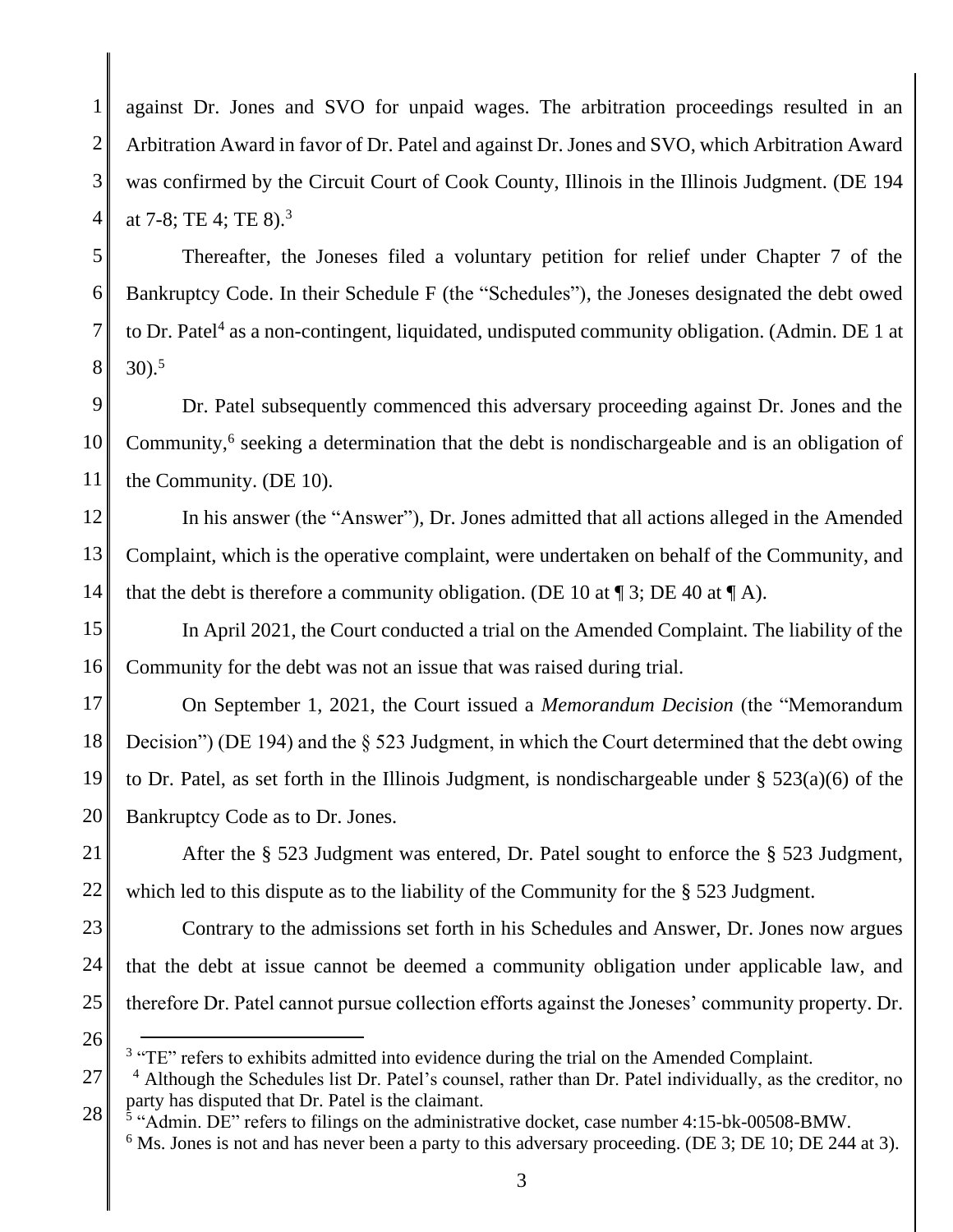1 2 3 Jones relies upon procedural arguments pertaining to the absence of Ms. Jones as a party to the relevant state law proceedings and this adversary proceeding, and raises due process-related objections on behalf of his wife.

4 5 6 7 8 9 Dr. Patel maintains that the Joneses should be bound by the admissions in the Schedules and in the Answer that the debt is a community obligation, and that, in any event, the debt is a community obligation under applicable law. Dr. Patel further maintains that Ms. Jones did not have to be named as a party to the Illinois proceedings or this proceeding, and that in any event, Ms. Jones has been afforded sufficient due process and an opportunity to dispute the nature of the debt.

10 **III. Legal Analysis**

11 12 13 14 15 16 17 There is a two-part test to determine whether a marital community is liable for debt that is nondischargeable as to one spouse. *In re Rollinson*, 322 B.R. 879, 881 (Bankr. D. Ariz. 2005) (cited with approval by *In re Seare*, 515 B.R. 599 (B.A.P. 9th Cir. 2014) and *In re Bush*, BAP No. AZ-05-1124-MoSK, 2005 WL 6960185 (B.A.P. 9th Cir. Dec. 15, 2005)). First, the court must determine "whether the debt is a community debt or is a sole and separate debt of the guilty spouse." *Id.* If the court finds that the debt is a community debt, the court must then determine the scope of the discharge. *Id.*

18

## **A. Whether the Debt is a Community Debt**

19 20 21 22 23 24 25 26 27 28 As a threshold matter, "statements in bankruptcy schedules carry evidentiary weight, and there exists a substantial body of case law holding that statements in schedules amount to binding judicial admissions." *In re Ingrim Fam., LLC*, BAP No. WW-17-1241-TaBKu, 2019 WL 2524246, at \*5 (B.A.P. 9th Cir. June 18, 2019); *see also In re Heath*, 331 B.R. 424, 431 (B.A.P. 9th Cir. 2005) (recognizing that "bankruptcy schedules can constitute admissions under Fed. R. Evid. 801(d)(2)"). Further, an admission in an answer is generally "binding on the parties and the Court" and has "the effect of withdrawing a fact from issue and dispensing wholly with the need for proof of the fact." *Am. Title Ins. Co. v. Lacelaw Corp.*, 861 F.2d 224, 226 (9th Cir. 1988) (quoting in part *In re Fordson Engineering Corp.*, 25 B.R. 506, 509 (Bankr. E.D. Mich. 1982)).

As noted above, in their Schedules, which were signed under penalty of perjury, the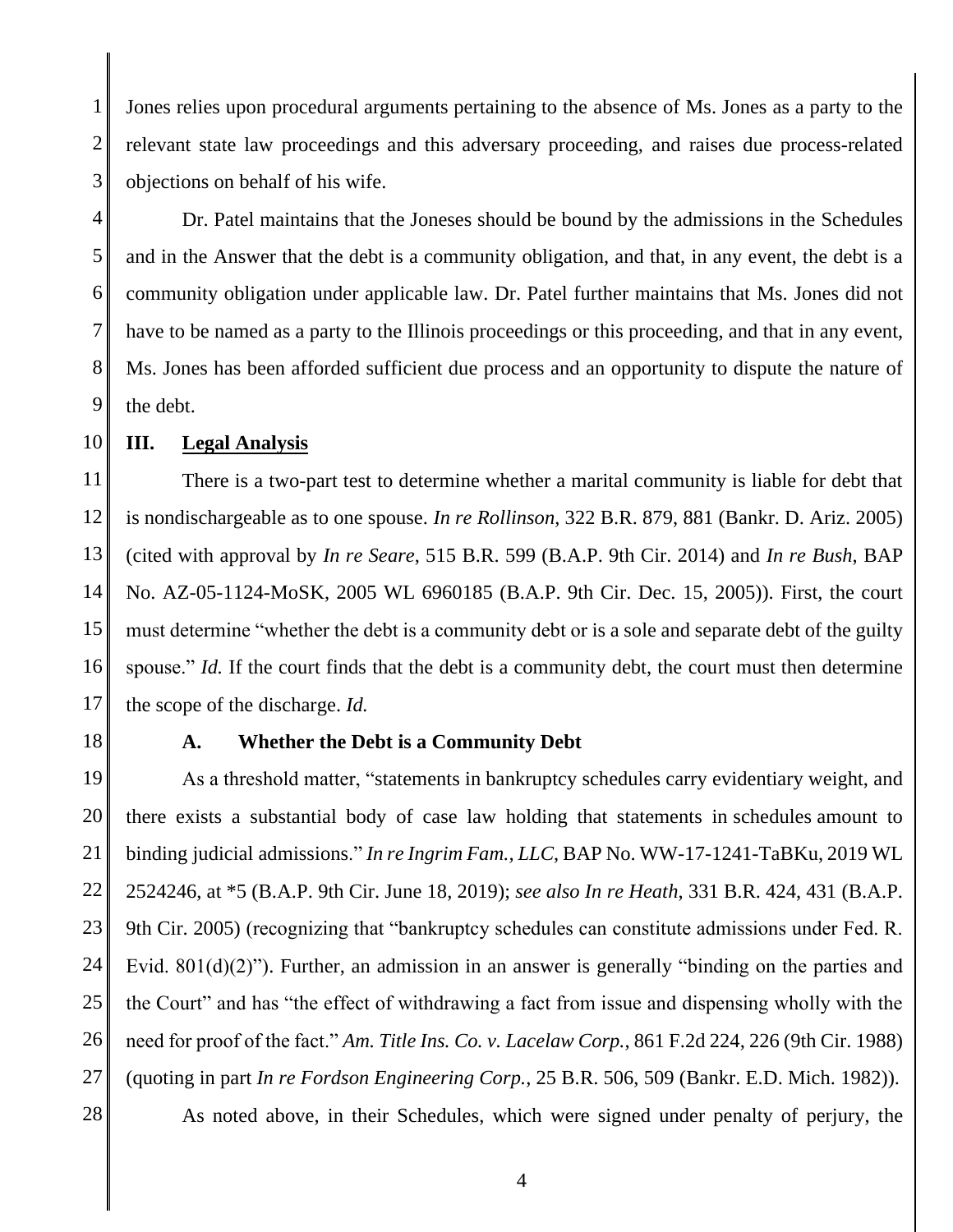1 2 3 4 5 6 Joneses designated the debt a community obligation.<sup>7</sup> Dr. Jones likewise admitted in his Answer that all actions alleged in the Amended Complaint were undertaken on behalf of the Community, and that the debt is therefore a community obligation. The arguments proffered by Dr. Jones in an attempt to dispute the community nature of the debt flatly contradict the prior sworn statements and admissions by Dr. Jones and his wife that the debt is an obligation of the Community. The Joneses are, however, bound by their admissions.

7 8 9 Even if the Court reviews the nature of the debt given the issues raised, it is the determination of this Court that, for the reasons stated below, the debt is nevertheless a community obligation under applicable law.

10 11 12 13 14 15 16 Whether debt is a community debt is a question of state law. *In re Rollinson*, 322 B.R. at 881; *In re Maready*, 122 B.R. 378, 381 n.2 (B.A.P. 9th Cir. 1991); *see also In re Soderling*, 998 F.2d 739, 733 (9th Cir. 1993). In this case, the Joneses lived in Arizona when the debt was incurred, the Joneses have continued to reside in Arizona since that time, and Dr. Patel is attempting to collect on the debt in Arizona. No party disputes that with respect to a determination on the merits, Arizona law applies for purposes of determining whether the debt is a community obligation.

17 18 19 20 21 Generally, under Arizona law, "[d]ebt incurred by one spouse while acting for the benefit of the marital community is a community obligation whether or not the other spouse approves it." *Lorenz-Auxier Fin. Group, Inc. v. Bidewell*, 772 P.2d 41, 43 (Ariz. Ct. App. 1989). Further, "community property is liable for a spouse's debts incurred outside of [Arizona] during the marriage which would have been community debts if incurred in [Arizona]." A.R.S. § 25-215(C).

22 23 24 25 "[T]he community nature of a debt is determined by the intent or purpose of the spouse who incurred the debt or by its benefit to the community[,]" and neither the innocence of the nonparticipating spouse nor the knowledge, intent, or participation of the non-participating spouse has any direct bearing on this issue. *In re Rollinson*, 322 B.R. at 881.

During the trial on the Amended Complaint, Dr. Patel established that Dr. Jones provided the primary, if not the sole, source of income for his wife and children during the relevant period

28

27

26

 $<sup>7</sup>$  At no time while their bankruptcy case was open did the Joneses amend their Schedules.</sup>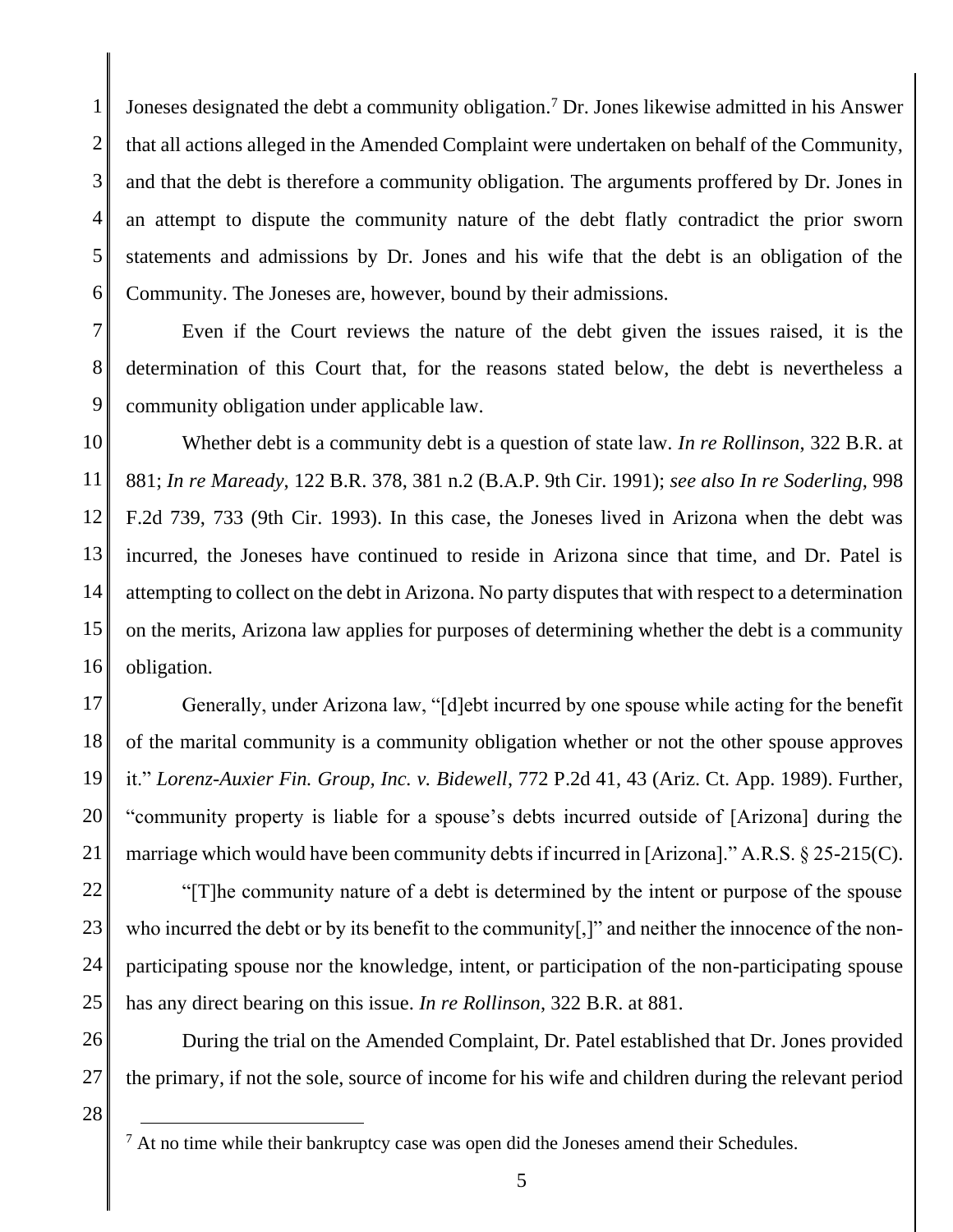1 2 3 4 5 of time, and that the debt was incurred for the benefit of Dr. Jones and his family.<sup>8</sup> (*See* DE 194 at 7). Further, neither of the Joneses has, at any point in time, seriously disputed that the debt was incurred by Dr. Jones with the intent of benefitting the Community and/or for a community purpose. Rather, Dr. Jones raises a series of procedural arguments to support his position that the debt at issue is not a community obligation, each of which the Court will address in turn.

6

## **1. Joinder Under A.R.S. § 25-215(D)**

7 8 9 10 11 12 A.R.S. § 25-215(D) provides that "[i]n an action on [a community] debt or obligation the spouses shall be sued jointly . . . ." Dr. Jones argues that, based upon the language of A.R.S. § 25-215(D) and certain Arizona appellate court decisions, he and Ms. Jones would have had to have been sued jointly in order for the debt to be deemed a community obligation. That being said, it is undisputed that Ms. Jones was not a party to the Illinois arbitration, Illinois state court proceedings, or this adversary action.

13 14 15 Dr. Patel counters that the Court is bound by *Gagan v. Sharar*, 376 F.3d 987 (9th Cir. 2004), and that under *Gagan*, joinder is not an absolute prerequisite to execution on community property.

16 17 18 19 20 21 22 Neither of the parties has cited to any Arizona Supreme Court decision that has addressed the issue of whether A.R.S. § 25-215(D) requires that spouses be joined in an underlying foreign proceeding in order for the judgment creditor to execute upon community property in Arizona, and the Court has not otherwise been able to locate any such decision. As such, *Gagan* is binding precedent upon this Court. *See Arnaudov v. California Delta Mech. Inc.*, No. MC-16-00085- PHX-MTL, 2022 WL 248007, at \*4 (D. Ariz. Jan. 27, 2022) (recognizing that *Gagan* was binding upon it).

23 24 25 26 As in this case, an issue before the Court in *Gagan* was whether, under Arizona law, a judgment creditor could execute against community property when only one spouse had been named in the underlying foreign action. 376 F.3d at 990. The judgment creditor in that case attempted to execute against community property in Arizona, where the judgment debtors resided

27

<sup>28</sup>  $8$  The Joneses' statement of financial affairs, signed by the Joneses' under penalty of perjury, also reflects that Dr. Jones was the sole source of income for his wife and dependents during at least a period of the pertinent timeframe. (*See* Admin. DE 1 at 45-46).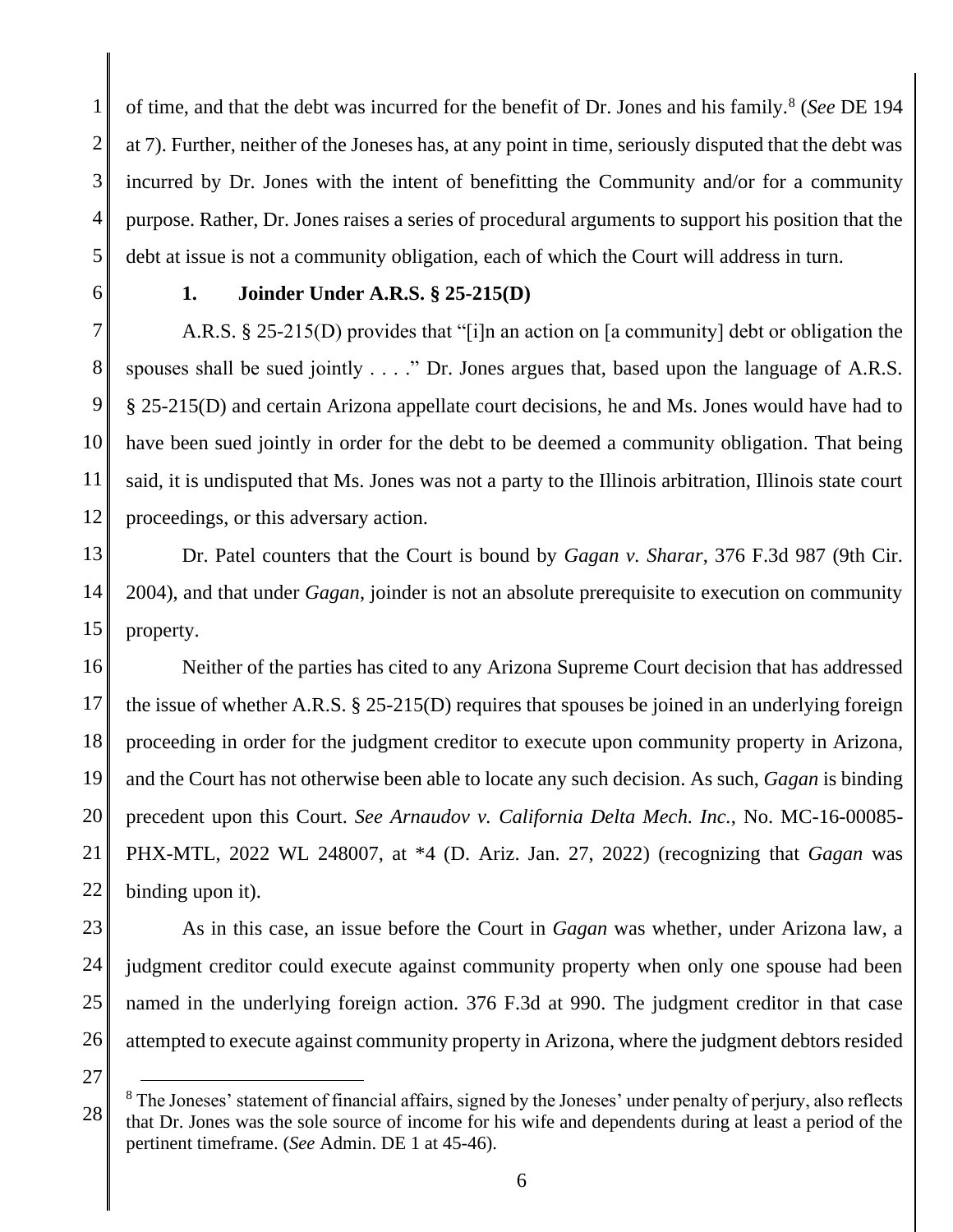1 2 3 4 5 6 7 8 9 10 11 12 at all relevant times, but the underlying litigation had taken place in the common law state of Indiana, and only one of the spouses had been a party to that underlying action. *Id* at 989. The Ninth Circuit rejected the judgment debtor's argument that the judgment creditor was precluded by A.R.S. § 25-215(D) from executing against community property on the basis that both spouses had not been named in the Indiana action. *Id.* at 992. Although the Ninth Circuit recognized the split in authority at the Arizona appellate court level, the *Gagan* Court ultimately declined to follow the line of cases relied upon by Dr. Jones. *Id.* at 990. The Ninth Circuit recognized that, under the circumstances, the enforcement of the joinder provision in A.R.S. § 25-215(D) would have created a "Catch-22" situation given that there had been no basis to name both spouses in the underlying lawsuit. *Id.* at 990. In this case, as in *Gagan*, Dr. Patel has alleged, and Dr. Jones has not disputed, that there was no basis to name Ms. Jones as a party to the underlying Illinois litigation.

13 14 15 16 17 Dr. Jones attempts to distinguish *Gagan* on the basis that because he and his wife lived in Arizona during the pertinent period of time, Dr. Patel was on notice that Arizona's enforcement statutes could apply, and as such, Dr. Patel should be bound by the joinder requirement in A.R.S. § 25-215(D). However, as noted above, the judgment debtors in *Gagan* also lived in Arizona "at all relevant times." 376 F.3d at 989.

18 19 20 21 22 In sum, this Court is bound by *Gagan*, and this Court finds nothing distinguishable about the facts in this case that would warrant an outcome different from that reached in *Gagan* with respect to the applicability of A.R.S. § 25-215(D). Even if this Court was not bound by *Gagan*, this Court would find *Gagan* persuasive and adopt its reasoning absent Arizona Supreme Court law to the contrary.

23 24 25 Based upon the foregoing, the Court finds that A.R.S. § 25-215(D) does not preclude a determination by this Court that the Illinois Judgment is a community obligation for which the Community is liable.

26

#### **2. Joinder Under A.R.S. § 25-214(C)(2)**

27 28 There is an exception to the general rule that either spouse may contract debts and otherwise act for the benefit of and bind the community set forth in A.R.S. § 25-214(C)(2), which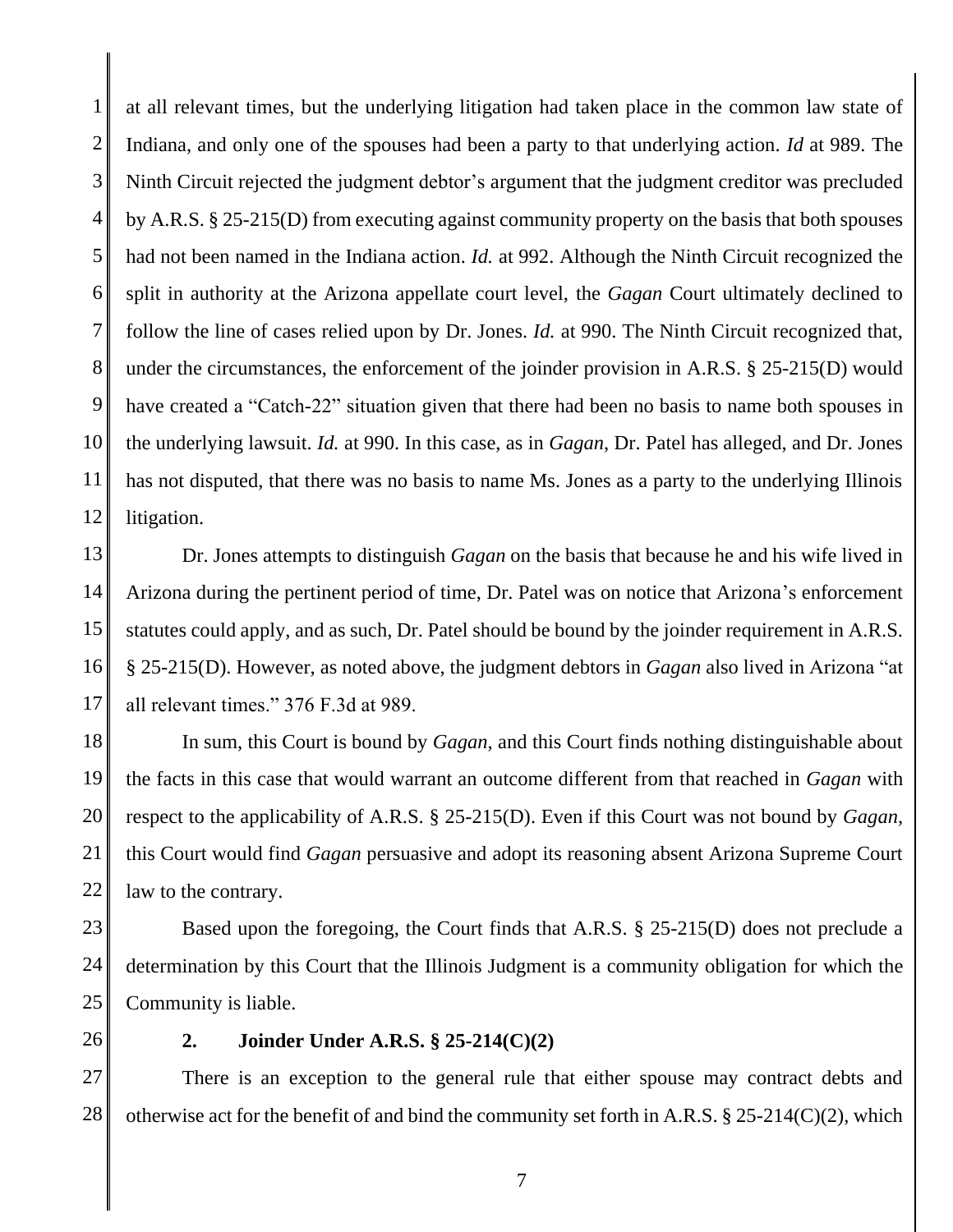1 2 provides that "joinder of both spouses is required . . ." for "[a]ny transaction of guaranty, indemnity or suretyship."

3 4 5 6 7 Dr. Jones argues that, based upon this exception, Ms. Jones would have had to sign a contract of surety or have been a corporate officer of SVO, and have been named in the Illinois arbitration as such, in order for the debt at issue to be deemed a community obligation because Dr. Jones's liability under the Arbitration Award and Illinois Judgment is based upon a finding that as a corporate officer, Dr. Jones was a statutory surety for payment to Dr. Patel.

8 9 10 11 12 13 14 The Arbitration Award, which was confirmed in its entirety by the Illinois Judgment, found Dr. Jones and SVO jointly and severally liable under the Illinois Wage Payment Act. In order to establish the claim under the Illinois Wage Payment Act for which Dr. Jones was held liable, Dr. Patel was required to demonstrate: (1) that Dr. Jones was an "employer" within the meaning of the Illinois Wage Payment Act; (2) that the parties entered into an "employment contract or agreement;" and (3) that Dr. Patel was a "separated employee" due "final compensation." (TE 8, Ex. A at 8-9).

15 16 17 18 19 20 21 22 23 24 25 26 27 Dr. Jones appears to argue that the finding by the arbitrator that he was an employer was premised upon a suretyship theory. However, the term "employer" is broadly defined under the Illinois Wage Payment Act to include "any individual, partnership, association, corporation, limited liability company, business trust, employment and labor placement agencies where wage payments are made directly or indirectly by the agency or business for work undertaken by employees under hire to a third party pursuant to a contract between the business or agency with the third party, or any person or group of persons acting directly or indirectly in the interest of an employer in relation to an employee, for which one or more persons is gainfully employed.]" as well as "any officers of a corporation or agents of an employer who knowingly permit such employer to violate the provisions of [the Illinois Wage Payments Act] . . . . " 820 Ill. Comp. Stat. Ann. 115/2, 115/13. Neither of the above bases for employer liability render Dr. Jones a surety or premise his liability upon a suretyship theory. As such, A.R.S. § 25-214(C)(2) has no bearing on this Court's determination as to the community nature of the debt.

28

Based upon the foregoing, the Court does not find Dr. Jones's procedural arguments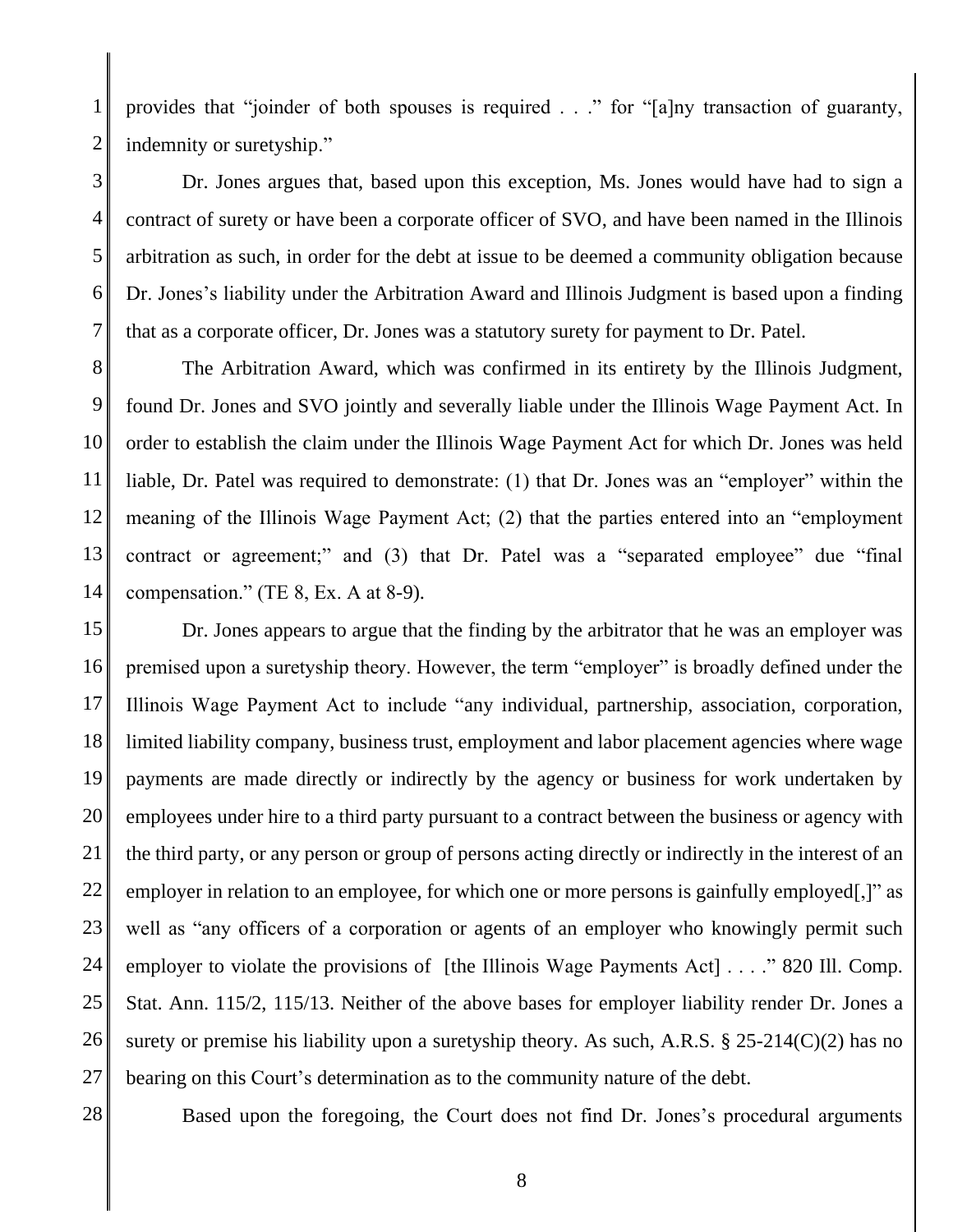2 persuasive, and therefore determines that the debt at issue is a community obligation for which the Community is liable.

3

1

### **B. The Scope of the Discharge**

4 5 6 7 8 9 10 11 12 The second prong of the community liability analysis, which requires the Court to determine the scope of the discharge, is governed by federal bankruptcy law. *In re Rollinson*, 322 B.R. at 881. Pursuant to § 524(a)(3) of the Bankruptcy Code, a chapter 7 discharge does not discharge "a community claim that is excepted from discharge under section 523" of the Code. In other words, "the nondischargeable debt of one spouse that is a 'community claim' is enforceable against after-acquired community property." *In re Bush*, 2005 WL 6960185, at \*4; *accord In re Rollinson*, 322 B.R. at 884 ("If the parties are still married when the bankruptcy is filed, their post-petition community property will automatically be liable for any community debt that is determined nondischargeable as to either spouse.").

13 14 15 Dr. Patel correctly asserts that because the debt is nondischargeable, and because the debt is a community debt under applicable state law, pursuant to  $\S$  524(a)(3) of the Bankruptcy Code, the Community does not receive the benefit of the Chapter 7 discharge as to the debt at issue.

16 17 18 19 20 In sum, the Bankruptcy Code "prevent[s] a wrongdoer from hiding behind an innocent spouse's discharge, but correlatively require[s] the innocent spouse in a community property state to bear some burden of responsibility for the wrongdoing spouse." *In re Kimmel*, 378 B.R. 630, 637 (B.A.P. 9th Cir. 2007), *aff'd,* 302 F. App'x 518 (9th Cir. 2008). As such, in this case, the Community is liable for the nondischargeable debt evidenced by the Illinois Judgment.

21

# **C. Due Process**

22 23 24 Dr. Jones asks the Court to afford his wife the opportunity to participate in an evidentiary hearing regarding her involvement in SVO, if any, as well as the benefit to the Community. He suggests that Ms. Jones has not been afforded due process.

25 26 27 28 Under Arizona law, "[e]ach spouse has an equal interest in the community property[,]" and "[n]either may be deprived of that interest without due process of law." *Nat'l Union Fire Ins. Co. of Pittsburgh, Pa. v. Greene*, 985 P.2d 590, 595 (Ariz. Ct. App. 1999). Thus, Arizona courts have concluded that a spouse must be given "the opportunity to be heard at a meaningful time